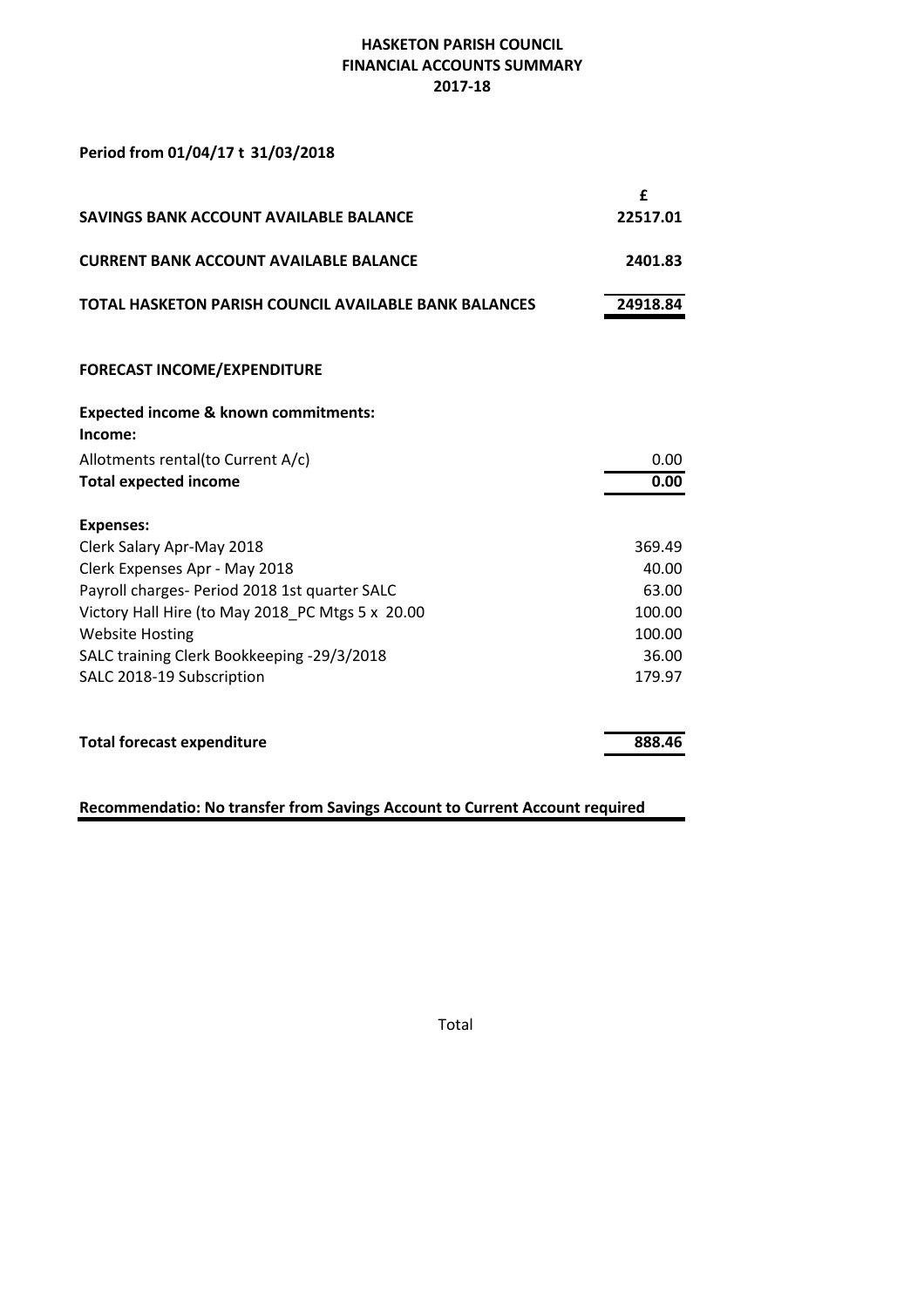# **HASKETON PARISH COUNCIL FINANCIAL ACCOUNTS SUMMARY 2017-18**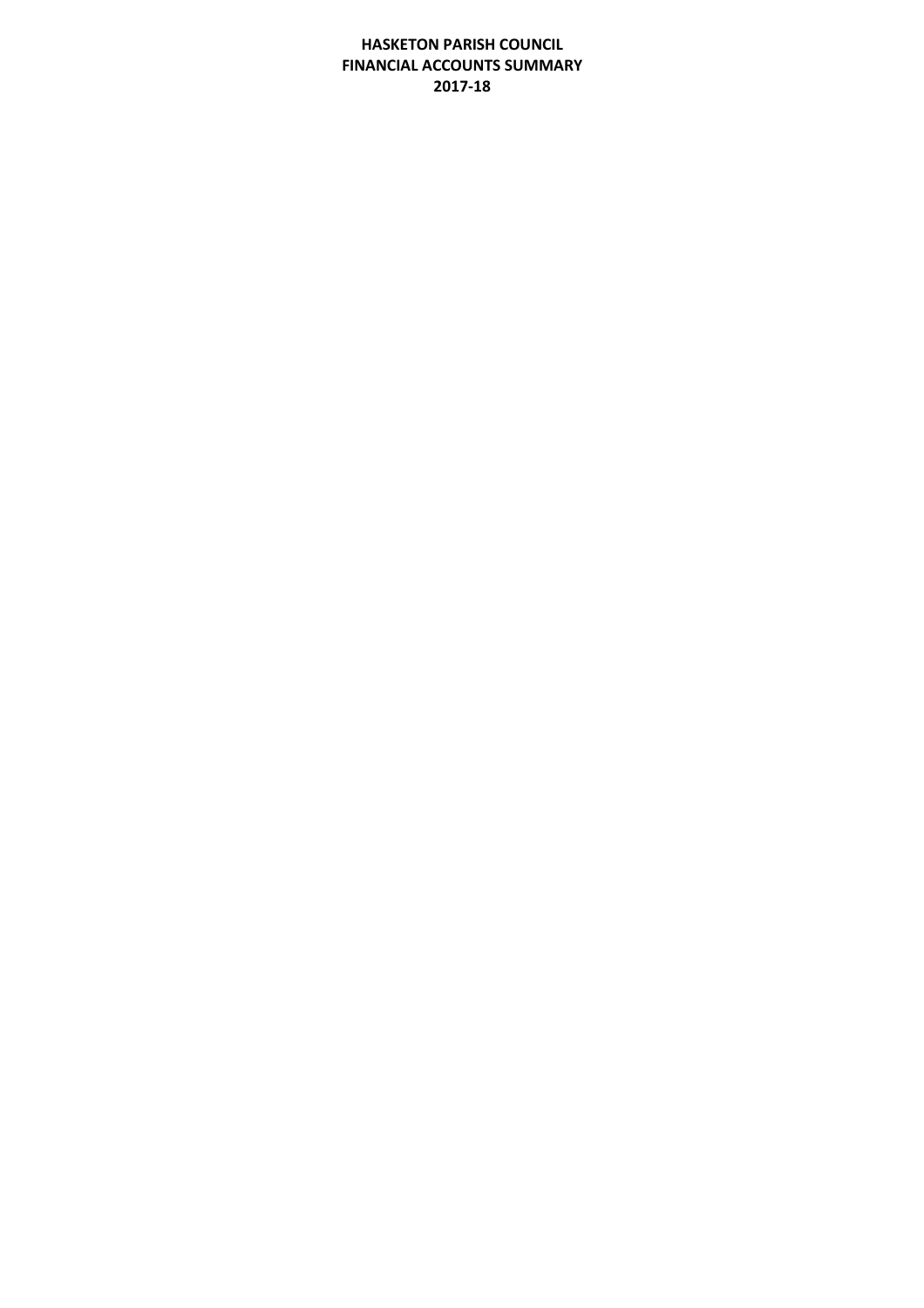## **HASKETON PARISH COUNCIL 01 APRIL 2017 - 31 MARCH 2018 RECEIPTS AND PAYMENTS - BARCLAYS SAVING ACCOUNT 609**

|                       |                        |                             |                |              | <b>BANK</b>      | <b>BANK</b>     |              | <b>TOTAL</b>    |
|-----------------------|------------------------|-----------------------------|----------------|--------------|------------------|-----------------|--------------|-----------------|
|                       | <b>RECEIVED FROM/</b>  |                             | <b>PRECEPT</b> | <b>GRANT</b> | <b>TRANSFERS</b> | <b>INTEREST</b> | <b>OTHER</b> | <b>RECEIPTS</b> |
| <b>DATE</b>           | <b>PAID TO</b>         | <b>REFERENCE</b>            | £              | £            | £                | £               | £            | £               |
| 01/04/2017            | <b>Opening Balance</b> |                             |                |              |                  |                 |              | 19986.04        |
| <b>Receipts</b>       |                        |                             |                |              |                  |                 |              |                 |
| 26/04/2017 SCDC       |                        | Precept 1stt Install        | 4111.00        |              |                  |                 |              | 4111.00         |
| 26/04/2017 SCDC       |                        | CT Grant                    |                | 146.46       |                  |                 |              | 146.46          |
| 29/10/2017 SCDC       |                        | Precept 2nd Install         | 4111.00        |              |                  |                 |              | 4111.00         |
| 29/10/2017 SCDC       |                        | CT Grant                    |                | 146.46       |                  |                 |              | 146.46          |
| 04/12/2017 Barclays   |                        | interest 4 Sep - 3 Dec 2017 |                |              |                  | 4.33            |              | 4.33            |
| 05/03/2018 Barclays   |                        | interest 4 Dec - 4 Mar 2018 |                |              |                  | 11.72           |              | 11.72           |
|                       |                        |                             |                |              |                  |                 |              | 0.00            |
| <b>Total receipts</b> |                        |                             | 8222.00        | 292.92       | 0.00             | 16.05           | 0.00         | 8530.97         |
| <b>Payments</b>       |                        |                             |                |              |                  |                 |              |                 |
| 12/05/2017            |                        |                             |                |              | 2000.00          |                 |              | 2000.00         |
| 01/11/2017            |                        |                             |                |              | 1000.00          |                 |              | 1000.00         |
| 21/11/2017            |                        |                             |                |              | 2000.00          |                 |              | 2000.00         |
| 27/03/2018            |                        |                             |                |              | 1000.00          |                 |              | 1000.00         |
| <b>Total Payments</b> |                        |                             | 0.00           | 0.00         | 6000.00          | 0.00            | 0.00         | 6000.00         |

| 27/10/2017<br><b>. .</b><br>Closing Balance | 22517.01 |
|---------------------------------------------|----------|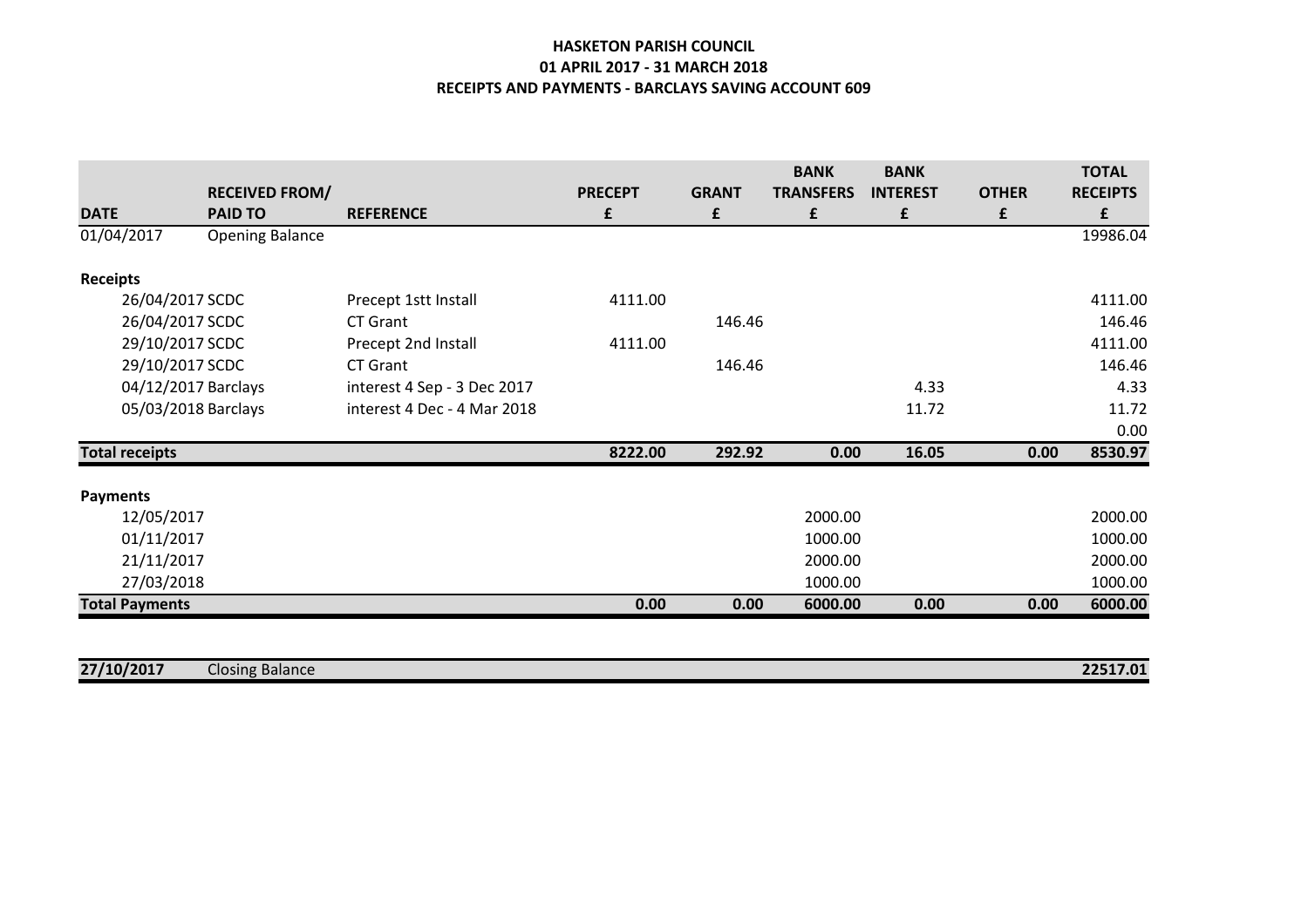# **HASKETON PARISH COUNCIL 01 APRIL 2017 - 31 MARCH 2018 RECEIPTS AND PAYMENTS - BARCLAYS SAVING ACCOUNT 609**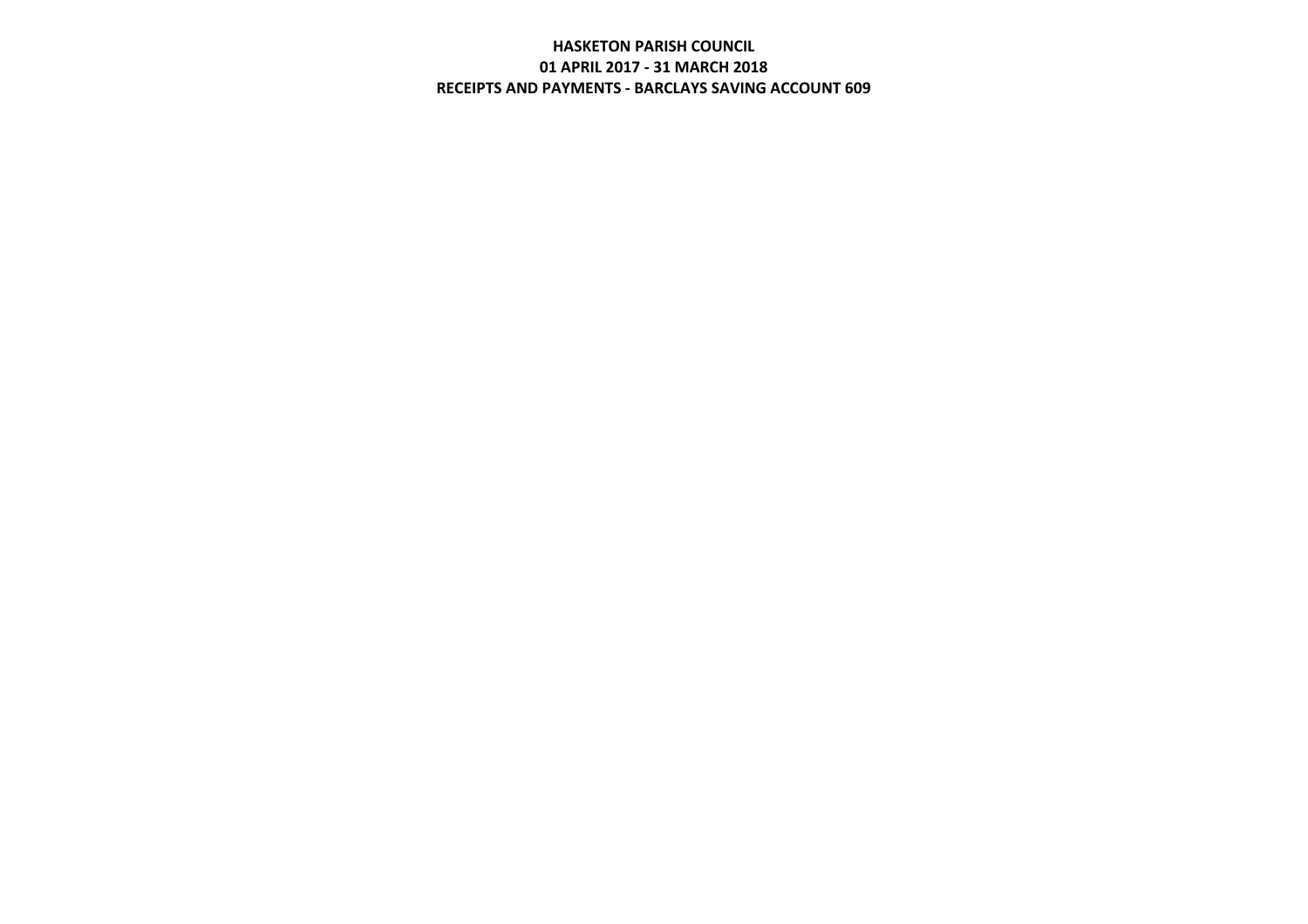# **HASKETON PARISH COUNCIL SAVINGS BANK A/C RECONCILIATION**

## **Savings Account**

| <b>Statement Date</b><br><b>Statement Number</b>  |                               | 31/03/2018                       |                                                |  |          |
|---------------------------------------------------|-------------------------------|----------------------------------|------------------------------------------------|--|----------|
|                                                   |                               |                                  |                                                |  | f        |
|                                                   | Bank balance as per Statement |                                  |                                                |  | 22517.01 |
| LESS:                                             |                               |                                  | Unpresented cheques/uncleared transfers (list) |  |          |
| Sub-total unpresented cheques/uncleared transfers |                               |                                  |                                                |  | 0.00     |
| ADD:                                              |                               | Deposits not yet credited (list) |                                                |  | 0.00     |
| Sub-total uncredited deposits                     |                               |                                  |                                                |  | 0.00     |
| <b>Adjusted closing bank balance</b>              |                               |                                  |                                                |  | 22517.01 |
| <b>Balance as per Accounts</b>                    |                               |                                  |                                                |  | 22517.01 |
| <b>Difference</b>                                 |                               |                                  |                                                |  | 0.00     |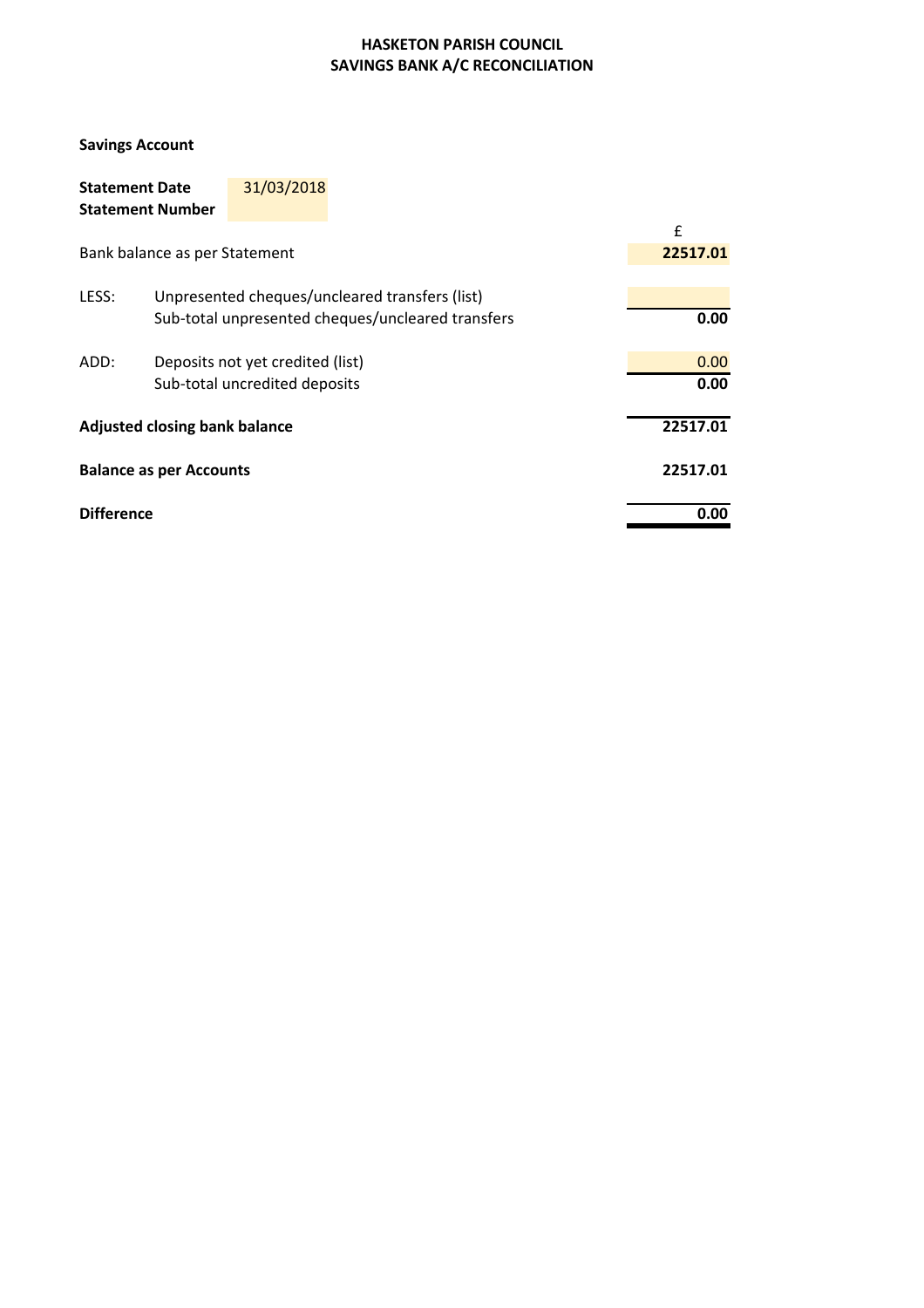### **HASKETON PARISH COUNCIL 01 APRIL 2017 - 31 MARCH 2018 RECEIPTS TO CURRENT ACCOUNT 595**

| <b>DATE</b> | <b>RECEIVED FROM/ REFERENCE</b>          | <b>PRECEPT ENTS</b><br>£ | <b>REPAYM</b><br>£ | <b>GRANTS NS</b><br>£ | <b>DONATIO</b><br>£ | <b>BANK</b><br><b>TRANSFERS</b><br>£ | <b>BANK</b><br><b>INTEREST</b><br>£ | <b>VAT</b><br><b>REFUND</b><br>£ | PLAYGROUND   ALLOTMENT<br><b>EQUIPMENT</b><br>£ | <b>RENTALS</b><br>£ | <b>TOTAL</b><br><b>RECEIPTS</b><br>£ |
|-------------|------------------------------------------|--------------------------|--------------------|-----------------------|---------------------|--------------------------------------|-------------------------------------|----------------------------------|-------------------------------------------------|---------------------|--------------------------------------|
|             | 12/05/2017 Transfer from Savings Account |                          |                    |                       |                     | 2,000.00                             |                                     |                                  |                                                 |                     | 2000.00                              |
|             | 24/07/2017 HMRC VAT Refund               |                          |                    |                       |                     |                                      |                                     | 1096.56                          |                                                 |                     | 1096.56                              |
|             | 01/09/2017 Courtesy Payment Bank error   |                          |                    |                       | 25                  |                                      |                                     |                                  |                                                 |                     | 25.00                                |
|             | 05/10/2017 Repayment Clerk Salary        |                          | 192.94             |                       |                     |                                      |                                     |                                  |                                                 |                     | 192.94                               |
|             | 16/10/2017 Allotment rental x 4          |                          |                    |                       |                     |                                      |                                     |                                  |                                                 | 95.00               | 95.00                                |
|             | 30/10/2017 Allotment rental x 2          |                          |                    |                       |                     |                                      |                                     |                                  |                                                 | 40.00               | 40.00                                |
|             | 30/10/2017 Norse (Litter Pick)           |                          |                    |                       | 20 <sup>1</sup>     |                                      |                                     |                                  |                                                 |                     | 20.00                                |
|             | 01/11/2017 Transfer from Savings Account |                          |                    |                       |                     | 1,000.00                             |                                     |                                  |                                                 |                     | 1000.00                              |
|             | 21/11/2017 Transfer from Savings Account |                          |                    |                       |                     | 2,000.00                             |                                     |                                  |                                                 |                     | 2000.00                              |
|             | 27/03/2018 Transfer from Savings Account |                          |                    |                       |                     | 1,000.00                             |                                     |                                  |                                                 |                     | 1000.00                              |
|             | <b>Total Current Account Receipts</b>    | 0.00                     | 192.94             | 0.00                  | 45.00               | 6000.00                              |                                     | $0.00$ 1096.56                   | 0.00                                            | 135.00              | 7469.50                              |
|             |                                          |                          |                    |                       |                     |                                      |                                     |                                  |                                                 |                     |                                      |
|             |                                          |                          |                    |                       |                     |                                      |                                     |                                  |                                                 |                     |                                      |
|             |                                          |                          |                    |                       |                     |                                      |                                     |                                  |                                                 |                     |                                      |
|             |                                          |                          |                    |                       |                     |                                      |                                     |                                  |                                                 |                     |                                      |
|             |                                          |                          |                    |                       |                     |                                      |                                     |                                  |                                                 |                     |                                      |
|             |                                          |                          |                    |                       |                     |                                      |                                     |                                  |                                                 |                     |                                      |
|             |                                          |                          |                    |                       |                     |                                      |                                     |                                  |                                                 |                     |                                      |
|             |                                          |                          |                    |                       |                     |                                      |                                     |                                  |                                                 |                     |                                      |
|             |                                          |                          |                    |                       |                     |                                      |                                     |                                  |                                                 |                     |                                      |
|             |                                          |                          |                    |                       |                     |                                      |                                     |                                  |                                                 |                     |                                      |
|             |                                          |                          |                    |                       |                     |                                      |                                     |                                  |                                                 |                     |                                      |
|             |                                          |                          |                    |                       |                     |                                      |                                     |                                  |                                                 |                     |                                      |
|             |                                          |                          |                    |                       |                     |                                      |                                     |                                  |                                                 |                     |                                      |
|             |                                          |                          |                    |                       |                     |                                      |                                     |                                  |                                                 |                     |                                      |
|             |                                          |                          |                    |                       |                     |                                      |                                     |                                  |                                                 |                     |                                      |
|             |                                          |                          |                    |                       |                     |                                      |                                     |                                  |                                                 |                     |                                      |
|             |                                          |                          |                    |                       |                     |                                      |                                     |                                  |                                                 |                     |                                      |
|             |                                          |                          |                    |                       |                     |                                      |                                     |                                  |                                                 |                     |                                      |
|             |                                          |                          |                    |                       |                     |                                      |                                     |                                  |                                                 |                     |                                      |
|             |                                          |                          |                    |                       |                     |                                      |                                     |                                  |                                                 |                     |                                      |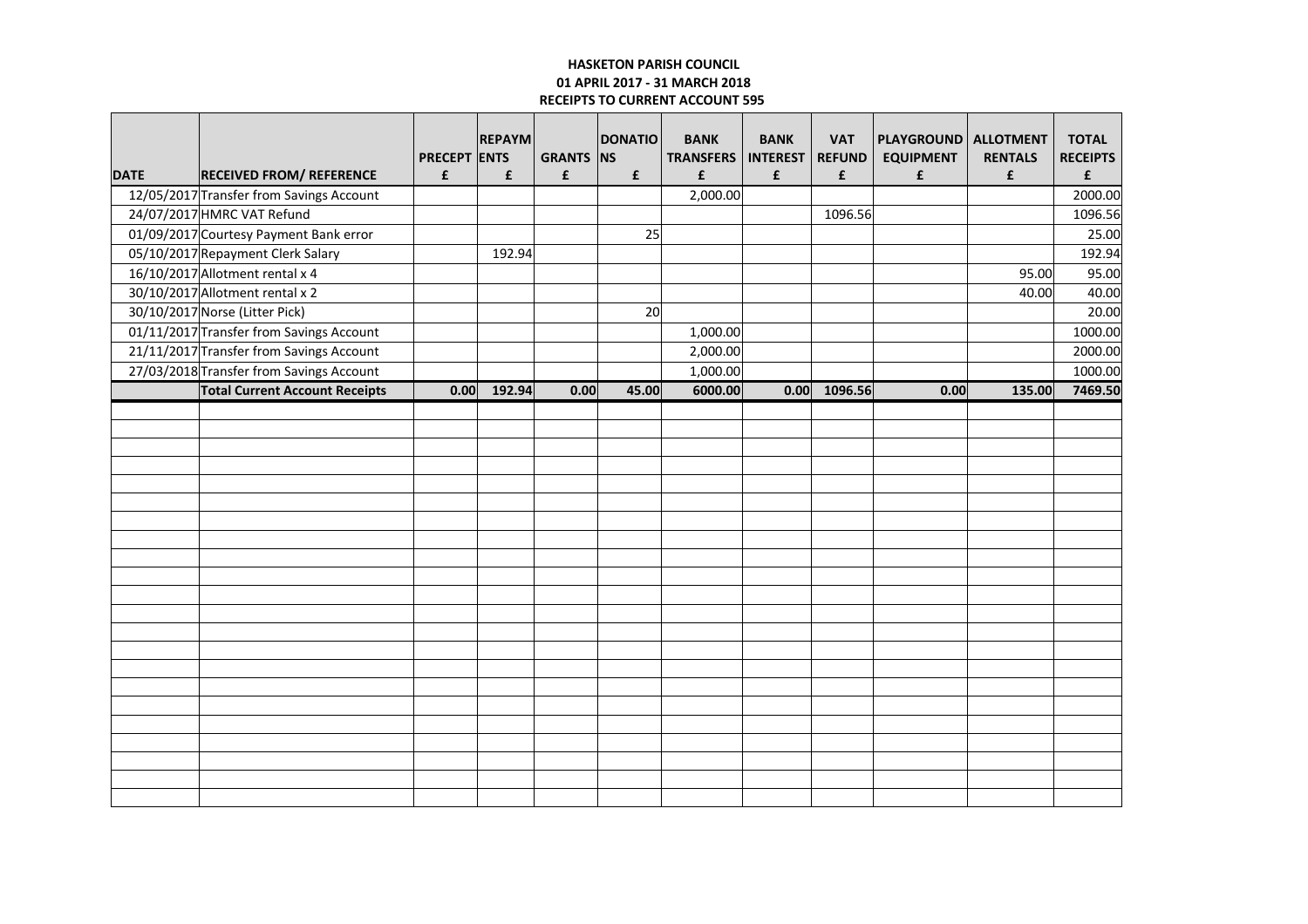### **HASKETON PARISH COUNCIL 01 APRIL 2017 - 31 MARCH 2018 RECEIPTS TO CURRENT ACCOUNT 595**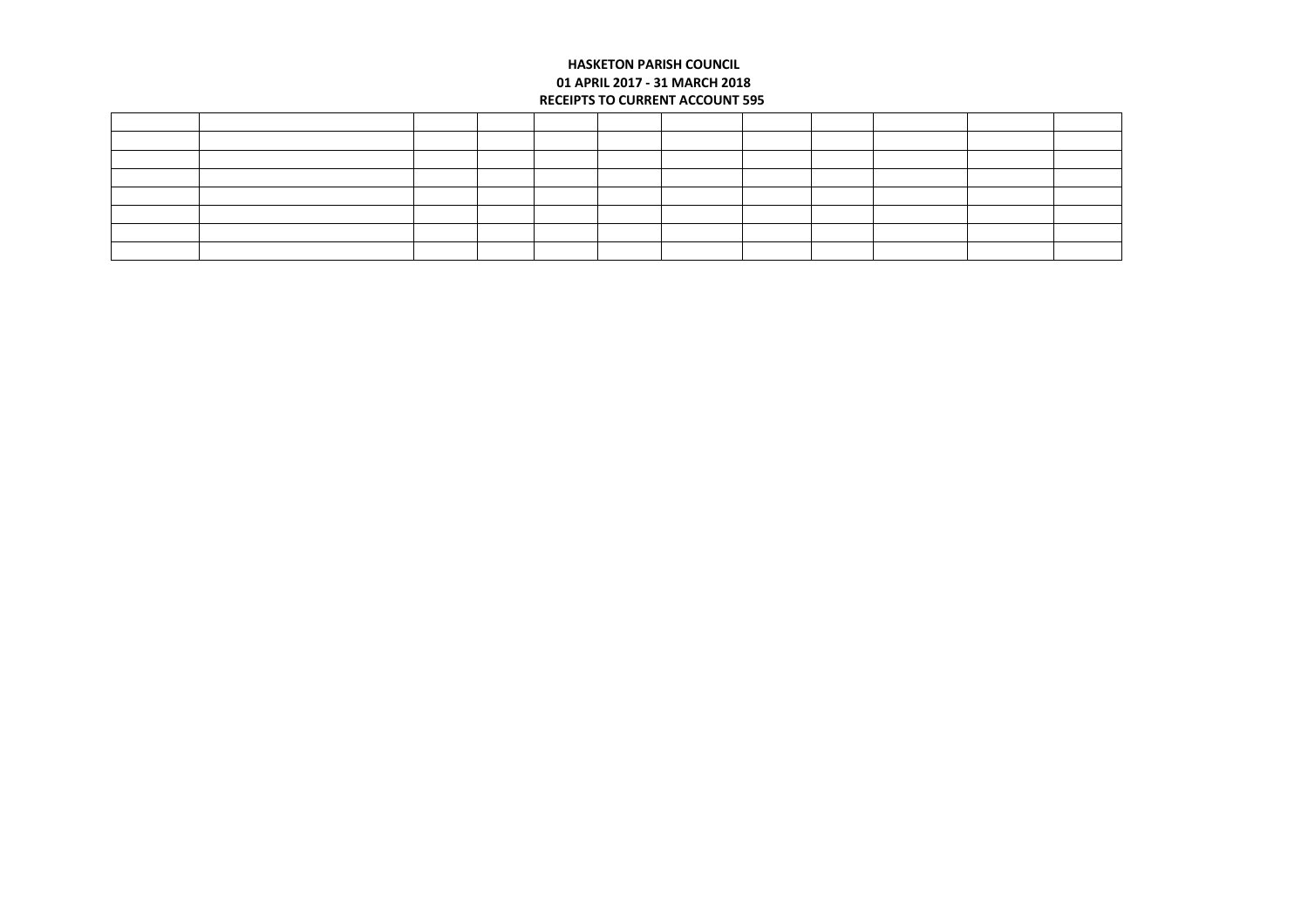#### HASKETON PARISH COUNCIL PAYMENTS FROM CURRENT ACCOUNT 595 : 01 APRIL 2017 - 31 MARCH 2018

| Cheque<br><b>DateCheque</b><br><b>DateCheque</b><br><b>DateCheque</b><br>Date | Chq No.     | <b>To Whom Paid</b>                         | Payment<br>descriptionPayment<br>descriptionPayment<br>descriptionPayment<br>description | Insurance,<br><b>Bank</b><br><b>Charges &amp;</b><br><b>Legal Fees</b><br><b>£Insurance.</b><br><b>Bank</b><br>Charges &<br><b>Legal Fees</b><br><b>flnsurance</b><br><b>Bank</b><br>Charges &<br><b>Legal Fees</b><br><b>£Insurance</b><br>Bank<br>Charges &<br><b>Legal Fees</b><br>£ | <b>Purchases</b><br>&<br><b>Maintenance</b><br><b>£Purchases</b><br><b>R</b><br>Maintenance<br><b>£Purchases</b><br>R.<br>Maintenance<br><b>£Purchases</b><br>$\boldsymbol{\mathsf{R}}$<br>Maintenance<br>£ | Clerk's<br>Salary<br><b>R</b><br><b>Expenses</b><br><b>fClerk's</b><br>Salary<br>ጼ<br><b>Expenses</b><br><b>fClerk's</b><br>Salary<br>ጼ<br><b>Expenses</b><br><b>fClerk's</b><br>Salary<br>ጼ<br><b>Expenses</b><br>£ | <b>Subscriptions</b><br>& Donations,<br><b>LG137</b><br><b>Subscriptions</b><br>& Donations,<br>LG137<br><b>ESubscriptions</b><br>& Donations,<br><b>LG137</b><br><b>£Subscriptions</b><br>& Donations,<br>LG137<br>£ | Website<br>£ Website<br>£ Website<br>£ Website<br>£ | <b>Auditors</b><br>Fees<br><b>£Auditors</b><br>Fees<br><b>£Auditors</b><br>Fees<br><b>£Auditors</b><br>Fees<br>£ | Hire of<br><b>Victory Hall</b><br>£Hire of<br><b>Victory Hall</b><br>£Hire of<br><b>Victory Hall</b><br>£Hire of<br><b>Victory Hall</b><br>£ | <b>TOTAL</b><br><b>PAYMENTS</b><br><b>ETOTAL</b><br>PAYMENTS<br><b>£TOTAL</b><br><b>PAYMENTS</b><br><b>£TOTAL</b><br><b>PAYMENTS</b><br>f | <b>VAT</b><br><b>£VAT</b><br><b>EVAT</b><br><b>£VAT</b><br>£ | <b>VAT</b><br><b>Reg NoVAT</b><br><b>Reg NoVAT</b><br><b>Reg NoVAT</b><br><b>Reg No</b> |  |
|-------------------------------------------------------------------------------|-------------|---------------------------------------------|------------------------------------------------------------------------------------------|-----------------------------------------------------------------------------------------------------------------------------------------------------------------------------------------------------------------------------------------------------------------------------------------|-------------------------------------------------------------------------------------------------------------------------------------------------------------------------------------------------------------|----------------------------------------------------------------------------------------------------------------------------------------------------------------------------------------------------------------------|-----------------------------------------------------------------------------------------------------------------------------------------------------------------------------------------------------------------------|-----------------------------------------------------|------------------------------------------------------------------------------------------------------------------|----------------------------------------------------------------------------------------------------------------------------------------------|-------------------------------------------------------------------------------------------------------------------------------------------|--------------------------------------------------------------|-----------------------------------------------------------------------------------------|--|
| 17/04/2017                                                                    |             | 100571 Suffolk Biz                          | <b>Website Hosting</b>                                                                   |                                                                                                                                                                                                                                                                                         |                                                                                                                                                                                                             |                                                                                                                                                                                                                      |                                                                                                                                                                                                                       | 100.00                                              |                                                                                                                  |                                                                                                                                              | 100.00                                                                                                                                    |                                                              |                                                                                         |  |
| 18/04/2017 S/O                                                                |             | Mrs I Clark                                 | Clerk Salary (Handover period)                                                           |                                                                                                                                                                                                                                                                                         |                                                                                                                                                                                                             | 192.94                                                                                                                                                                                                               |                                                                                                                                                                                                                       |                                                     |                                                                                                                  |                                                                                                                                              | 192.94                                                                                                                                    |                                                              |                                                                                         |  |
| 11/05/2017                                                                    | 100572 SALC |                                             | Subscription                                                                             |                                                                                                                                                                                                                                                                                         |                                                                                                                                                                                                             |                                                                                                                                                                                                                      | 174.40                                                                                                                                                                                                                |                                                     |                                                                                                                  |                                                                                                                                              | 174.40                                                                                                                                    |                                                              |                                                                                         |  |
| 11/05/2017                                                                    | 100572 SALC |                                             | 6 addit copies of Local Cllr                                                             |                                                                                                                                                                                                                                                                                         |                                                                                                                                                                                                             |                                                                                                                                                                                                                      | 12.00                                                                                                                                                                                                                 |                                                     |                                                                                                                  |                                                                                                                                              | 12.00                                                                                                                                     |                                                              |                                                                                         |  |
| 11/05/2017<br>15/05/2017 S/O                                                  |             | 100573 AON Insurance<br>Mrs I Clark         | Annual Insurance<br>Clerk Salary (Handover period)                                       | 699.89                                                                                                                                                                                                                                                                                  |                                                                                                                                                                                                             | 192.94                                                                                                                                                                                                               |                                                                                                                                                                                                                       |                                                     |                                                                                                                  |                                                                                                                                              | 699.89<br>192.94                                                                                                                          | 74.99                                                        | 480840148                                                                               |  |
| 15/06/2017 S/O                                                                |             | Mrs I Clark                                 | Clerk Salary (Handover period)                                                           |                                                                                                                                                                                                                                                                                         |                                                                                                                                                                                                             | 192.94                                                                                                                                                                                                               |                                                                                                                                                                                                                       |                                                     |                                                                                                                  |                                                                                                                                              | 192.94                                                                                                                                    |                                                              |                                                                                         |  |
| 14/07/2017                                                                    | 100574 SALC |                                             | Annual Internal Audit                                                                    |                                                                                                                                                                                                                                                                                         |                                                                                                                                                                                                             |                                                                                                                                                                                                                      |                                                                                                                                                                                                                       |                                                     | 162.00                                                                                                           |                                                                                                                                              | 162.00                                                                                                                                    | 27.00                                                        | 825,023,265.00                                                                          |  |
| 14/07/2017                                                                    |             | 100575 Victory Hall Fund                    | <b>Village Hall Hire</b>                                                                 |                                                                                                                                                                                                                                                                                         |                                                                                                                                                                                                             |                                                                                                                                                                                                                      |                                                                                                                                                                                                                       |                                                     |                                                                                                                  | 215.00                                                                                                                                       | 215.00                                                                                                                                    |                                                              |                                                                                         |  |
| 14/07/2017                                                                    |             | 100576 Suffolk Coastal Norse                | Supply and Install Dog Bins                                                              |                                                                                                                                                                                                                                                                                         | 630.00                                                                                                                                                                                                      |                                                                                                                                                                                                                      |                                                                                                                                                                                                                       |                                                     |                                                                                                                  |                                                                                                                                              | 630.00                                                                                                                                    | 105.00                                                       | 785421021                                                                               |  |
| 14/07/2017                                                                    | 100577 SALC |                                             | <b>Clerk Networking</b>                                                                  |                                                                                                                                                                                                                                                                                         |                                                                                                                                                                                                             |                                                                                                                                                                                                                      | 19.20                                                                                                                                                                                                                 |                                                     |                                                                                                                  |                                                                                                                                              | 19.20                                                                                                                                     | 3.20                                                         | 825023265                                                                               |  |
| 14/07/2017                                                                    |             | 100578 David Keeble                         | Clerk Expenses May - June 2017                                                           |                                                                                                                                                                                                                                                                                         |                                                                                                                                                                                                             | 150.14                                                                                                                                                                                                               |                                                                                                                                                                                                                       |                                                     |                                                                                                                  |                                                                                                                                              | 150.14                                                                                                                                    |                                                              |                                                                                         |  |
| 17/07/2017 S/O                                                                |             | Mrs I Clark                                 | Clerk Salary (Handover period)                                                           |                                                                                                                                                                                                                                                                                         |                                                                                                                                                                                                             | 192.94                                                                                                                                                                                                               |                                                                                                                                                                                                                       |                                                     |                                                                                                                  |                                                                                                                                              | 192.94                                                                                                                                    |                                                              |                                                                                         |  |
| 08/08/2017                                                                    |             | 100579 Alan Murphy                          | <b>Bus Shelter repair</b>                                                                |                                                                                                                                                                                                                                                                                         | 209.24                                                                                                                                                                                                      |                                                                                                                                                                                                                      |                                                                                                                                                                                                                       |                                                     |                                                                                                                  |                                                                                                                                              | 209.24                                                                                                                                    |                                                              |                                                                                         |  |
| 08/08/2017                                                                    |             | 100580 Ben Miller                           | <b>Tree Survey</b>                                                                       |                                                                                                                                                                                                                                                                                         | 144.00                                                                                                                                                                                                      |                                                                                                                                                                                                                      |                                                                                                                                                                                                                       |                                                     |                                                                                                                  |                                                                                                                                              | 144.00                                                                                                                                    | 24.00                                                        | 256615101                                                                               |  |
| 08/08/2017                                                                    | 100581 SALC |                                             | Cllr Training (S Butters)                                                                |                                                                                                                                                                                                                                                                                         | 132.00                                                                                                                                                                                                      |                                                                                                                                                                                                                      |                                                                                                                                                                                                                       |                                                     |                                                                                                                  |                                                                                                                                              | 132.00                                                                                                                                    | 22.00                                                        | 825023265                                                                               |  |
| 08/08/2017                                                                    | 100581 SALC |                                             | Clerk Training (D Keeble)                                                                |                                                                                                                                                                                                                                                                                         | 120.00                                                                                                                                                                                                      |                                                                                                                                                                                                                      |                                                                                                                                                                                                                       |                                                     |                                                                                                                  |                                                                                                                                              | 120.00                                                                                                                                    | 20.00                                                        | 825023265                                                                               |  |
| 15/08/2017 S/O                                                                |             | Mrs I Clark                                 | Clerk Salary (Handover period)                                                           |                                                                                                                                                                                                                                                                                         | 102.60                                                                                                                                                                                                      | 192.94                                                                                                                                                                                                               |                                                                                                                                                                                                                       |                                                     |                                                                                                                  |                                                                                                                                              | 192.94<br>102.60                                                                                                                          | 17.10                                                        | 775509496                                                                               |  |
| 14/09/2017<br>14/09/2017                                                      |             | 100582 N and A Eng.<br>100583 Suffolk Norse | Repairs to slide<br>Grass/Hedge cutting                                                  |                                                                                                                                                                                                                                                                                         | 543.60                                                                                                                                                                                                      |                                                                                                                                                                                                                      |                                                                                                                                                                                                                       |                                                     |                                                                                                                  |                                                                                                                                              | 543.60                                                                                                                                    | 90.60                                                        | 785421021                                                                               |  |
| 14/09/2017                                                                    |             | 100584 David Keeble                         | Clerk Expenses July-Aug 2017                                                             |                                                                                                                                                                                                                                                                                         |                                                                                                                                                                                                             |                                                                                                                                                                                                                      |                                                                                                                                                                                                                       |                                                     |                                                                                                                  |                                                                                                                                              |                                                                                                                                           |                                                              |                                                                                         |  |
|                                                                               |             |                                             |                                                                                          |                                                                                                                                                                                                                                                                                         |                                                                                                                                                                                                             | 100.51                                                                                                                                                                                                               |                                                                                                                                                                                                                       |                                                     |                                                                                                                  |                                                                                                                                              | 100.51                                                                                                                                    |                                                              |                                                                                         |  |
| 14/09/2017                                                                    |             | 100585 David Keeble                         | Clerk Salary May - Sept 2017                                                             |                                                                                                                                                                                                                                                                                         |                                                                                                                                                                                                             | 923.70                                                                                                                                                                                                               |                                                                                                                                                                                                                       |                                                     |                                                                                                                  |                                                                                                                                              | 923.70                                                                                                                                    |                                                              |                                                                                         |  |
| 09/11/2017                                                                    |             | 100586 david Keeble                         | Clerk Salary Oct-2017                                                                    |                                                                                                                                                                                                                                                                                         |                                                                                                                                                                                                             | 184.74                                                                                                                                                                                                               |                                                                                                                                                                                                                       |                                                     |                                                                                                                  |                                                                                                                                              | 184.74                                                                                                                                    |                                                              |                                                                                         |  |
| 09/11/2017                                                                    |             | 100587 David Keeble                         | Clerk Expenses -Oct 2017                                                                 |                                                                                                                                                                                                                                                                                         |                                                                                                                                                                                                             | 77.55                                                                                                                                                                                                                |                                                                                                                                                                                                                       |                                                     |                                                                                                                  |                                                                                                                                              | 77.55                                                                                                                                     |                                                              |                                                                                         |  |
| 09/11/2017                                                                    | 100588BDO   |                                             | Annual External Audit 2016-17                                                            |                                                                                                                                                                                                                                                                                         |                                                                                                                                                                                                             |                                                                                                                                                                                                                      |                                                                                                                                                                                                                       |                                                     | 162.00                                                                                                           |                                                                                                                                              | 162.00                                                                                                                                    | 27.00                                                        | 830,847,032.00                                                                          |  |
| 09/11/2017                                                                    | 100589 SALC |                                             | Clerk Training (D Keeble)                                                                |                                                                                                                                                                                                                                                                                         | 33.60                                                                                                                                                                                                       |                                                                                                                                                                                                                      |                                                                                                                                                                                                                       |                                                     |                                                                                                                  |                                                                                                                                              | 33.60                                                                                                                                     | 5.60                                                         | 825023265                                                                               |  |
| 09/11/2017                                                                    | 100589 SALC |                                             | Data Protection Briefing-2places                                                         |                                                                                                                                                                                                                                                                                         | 52.80                                                                                                                                                                                                       |                                                                                                                                                                                                                      |                                                                                                                                                                                                                       |                                                     |                                                                                                                  |                                                                                                                                              | 52.80                                                                                                                                     | 5.60                                                         | 825023265                                                                               |  |
| 09/11/2017                                                                    | 100589 SALC |                                             | <b>Clerk Networking</b>                                                                  |                                                                                                                                                                                                                                                                                         |                                                                                                                                                                                                             |                                                                                                                                                                                                                      | 19.20                                                                                                                                                                                                                 |                                                     |                                                                                                                  |                                                                                                                                              | 19.20                                                                                                                                     | 3.20                                                         | 825023265                                                                               |  |
| 09/11/2017                                                                    | 100590 HRMC |                                             | <b>Employer NI contribution</b>                                                          |                                                                                                                                                                                                                                                                                         |                                                                                                                                                                                                             | 33.63                                                                                                                                                                                                                |                                                                                                                                                                                                                       |                                                     |                                                                                                                  |                                                                                                                                              | 33.63                                                                                                                                     |                                                              |                                                                                         |  |
| 09/11/2017                                                                    |             | 100591 David Keeble (Ryman Stationers)      | <b>Book Of Condolence</b>                                                                |                                                                                                                                                                                                                                                                                         | 19.99                                                                                                                                                                                                       |                                                                                                                                                                                                                      |                                                                                                                                                                                                                       |                                                     |                                                                                                                  |                                                                                                                                              | 19.99                                                                                                                                     |                                                              |                                                                                         |  |
| 09/11/2017                                                                    |             | 100592 Victory Hall Fund                    | Village Hall Hire                                                                        |                                                                                                                                                                                                                                                                                         |                                                                                                                                                                                                             |                                                                                                                                                                                                                      |                                                                                                                                                                                                                       |                                                     |                                                                                                                  | 80.00                                                                                                                                        | 80.00                                                                                                                                     |                                                              |                                                                                         |  |
| 09/11/2017                                                                    |             | 100593 lain Whyte (Screwfix)                | Play area repairs                                                                        |                                                                                                                                                                                                                                                                                         |                                                                                                                                                                                                             |                                                                                                                                                                                                                      |                                                                                                                                                                                                                       |                                                     |                                                                                                                  |                                                                                                                                              |                                                                                                                                           |                                                              |                                                                                         |  |
|                                                                               |             |                                             |                                                                                          |                                                                                                                                                                                                                                                                                         | 61.57                                                                                                                                                                                                       |                                                                                                                                                                                                                      |                                                                                                                                                                                                                       |                                                     |                                                                                                                  |                                                                                                                                              | 61.57                                                                                                                                     | 9.14                                                         | 232555575                                                                               |  |
| 09/11/201                                                                     |             | 100593 lain Whyte (Kent Blaxhill)           | Play area repairs                                                                        |                                                                                                                                                                                                                                                                                         | 10.68                                                                                                                                                                                                       |                                                                                                                                                                                                                      |                                                                                                                                                                                                                       |                                                     |                                                                                                                  |                                                                                                                                              | 10.68                                                                                                                                     | 1.78                                                         | 102379790                                                                               |  |
| 09/11/2017                                                                    |             | 100593 lain Whyte (Online Playgrounds)      | Play Area repairs                                                                        |                                                                                                                                                                                                                                                                                         | 124.00                                                                                                                                                                                                      |                                                                                                                                                                                                                      |                                                                                                                                                                                                                       |                                                     |                                                                                                                  |                                                                                                                                              | 124.00                                                                                                                                    | 20.67                                                        | 711206293                                                                               |  |
| 09/11/2017                                                                    |             | 100594 David Keeble                         | Clerk Salary Nov 2017                                                                    |                                                                                                                                                                                                                                                                                         |                                                                                                                                                                                                             | 147.94                                                                                                                                                                                                               |                                                                                                                                                                                                                       |                                                     |                                                                                                                  |                                                                                                                                              | 147.94                                                                                                                                    |                                                              |                                                                                         |  |
| 11/01/2018                                                                    |             | 100595 Suffolk Norse                        | Grass/Hedge cutting                                                                      |                                                                                                                                                                                                                                                                                         |                                                                                                                                                                                                             |                                                                                                                                                                                                                      | Cheque Cancelled and reissued ch No 100596 Suffolk Coastal Norse                                                                                                                                                      |                                                     |                                                                                                                  |                                                                                                                                              | cheque cancelled                                                                                                                          |                                                              |                                                                                         |  |
| 11/01/2018                                                                    | 100596 SALC |                                             | Payroll charges to Sept 2017                                                             |                                                                                                                                                                                                                                                                                         | 45.00                                                                                                                                                                                                       |                                                                                                                                                                                                                      |                                                                                                                                                                                                                       |                                                     |                                                                                                                  |                                                                                                                                              | 45.00                                                                                                                                     | 7.50                                                         | 825023265                                                                               |  |
| 11/01/2018                                                                    |             | 100597 David Keeble                         | Clerk salary Dec -2017                                                                   |                                                                                                                                                                                                                                                                                         |                                                                                                                                                                                                             | 147.94                                                                                                                                                                                                               |                                                                                                                                                                                                                       |                                                     |                                                                                                                  |                                                                                                                                              | 147.94                                                                                                                                    |                                                              |                                                                                         |  |
| 11/01/2018                                                                    | 100598 HRMC |                                             | <b>Employers Tax</b>                                                                     |                                                                                                                                                                                                                                                                                         |                                                                                                                                                                                                             | 73.60                                                                                                                                                                                                                |                                                                                                                                                                                                                       |                                                     |                                                                                                                  |                                                                                                                                              | 73.60                                                                                                                                     |                                                              |                                                                                         |  |
| 11/01/2018                                                                    |             | 100599 David Keeble                         | Clerk Expenses InvNo2017/18.04                                                           |                                                                                                                                                                                                                                                                                         |                                                                                                                                                                                                             | 15.79                                                                                                                                                                                                                |                                                                                                                                                                                                                       |                                                     |                                                                                                                  |                                                                                                                                              | 15.79                                                                                                                                     |                                                              |                                                                                         |  |
| 22/01/2018                                                                    |             | 100600 Suffolk Coastal Norse (reissued)     | Grass/Hedge cutting                                                                      |                                                                                                                                                                                                                                                                                         | 543.60                                                                                                                                                                                                      |                                                                                                                                                                                                                      |                                                                                                                                                                                                                       |                                                     |                                                                                                                  |                                                                                                                                              | 543.60                                                                                                                                    | 90.60                                                        | 785421021                                                                               |  |
| 08/02/2018                                                                    | 100601 SLCC |                                             | Annual Subs                                                                              |                                                                                                                                                                                                                                                                                         |                                                                                                                                                                                                             |                                                                                                                                                                                                                      | 72.00                                                                                                                                                                                                                 |                                                     |                                                                                                                  |                                                                                                                                              | 72.00                                                                                                                                     |                                                              |                                                                                         |  |
| 08/02/2018                                                                    |             | 100602 David Keeble                         | Clerk Salary Jan 2018                                                                    |                                                                                                                                                                                                                                                                                         |                                                                                                                                                                                                             | 147.94                                                                                                                                                                                                               |                                                                                                                                                                                                                       |                                                     |                                                                                                                  |                                                                                                                                              | 147.94                                                                                                                                    |                                                              |                                                                                         |  |
| 08/03/2018                                                                    |             | 100603 David Keeble                         | Clerk Salary Feb 2018                                                                    |                                                                                                                                                                                                                                                                                         |                                                                                                                                                                                                             |                                                                                                                                                                                                                      |                                                                                                                                                                                                                       |                                                     |                                                                                                                  |                                                                                                                                              |                                                                                                                                           |                                                              |                                                                                         |  |
|                                                                               |             |                                             |                                                                                          |                                                                                                                                                                                                                                                                                         |                                                                                                                                                                                                             | 147.94                                                                                                                                                                                                               |                                                                                                                                                                                                                       |                                                     |                                                                                                                  |                                                                                                                                              | 147.94                                                                                                                                    |                                                              |                                                                                         |  |
| 08/03/2018                                                                    |             | 100604 David Keeble                         | Clerk Expenses InvNo2017/18.05                                                           |                                                                                                                                                                                                                                                                                         |                                                                                                                                                                                                             | 28.32                                                                                                                                                                                                                |                                                                                                                                                                                                                       |                                                     |                                                                                                                  |                                                                                                                                              | 28.32                                                                                                                                     |                                                              |                                                                                         |  |
| 08/03/2018                                                                    |             | 100605 SALC - Inv No 20111                  | Cllr Training (P. Stafford)                                                              |                                                                                                                                                                                                                                                                                         | 120.00                                                                                                                                                                                                      |                                                                                                                                                                                                                      |                                                                                                                                                                                                                       |                                                     |                                                                                                                  |                                                                                                                                              | 120.00                                                                                                                                    | 20.00                                                        | 825023265                                                                               |  |
| 20/03/2018                                                                    |             | 100606 HRMC                                 | <b>Employers Tax</b>                                                                     |                                                                                                                                                                                                                                                                                         |                                                                                                                                                                                                             | 110.40                                                                                                                                                                                                               |                                                                                                                                                                                                                       |                                                     |                                                                                                                  |                                                                                                                                              | 110.40                                                                                                                                    |                                                              |                                                                                         |  |
| 27/03/2018                                                                    |             | 100607 SALC - Inv No                        | Payroll charges to 31/03/2018                                                            |                                                                                                                                                                                                                                                                                         | 54.00                                                                                                                                                                                                       |                                                                                                                                                                                                                      |                                                                                                                                                                                                                       |                                                     |                                                                                                                  |                                                                                                                                              | 54.00                                                                                                                                     |                                                              |                                                                                         |  |
| 27/03/2018                                                                    |             | 100608 David Keeble                         | Clerk Salary Mar 2018                                                                    |                                                                                                                                                                                                                                                                                         |                                                                                                                                                                                                             | 147.94                                                                                                                                                                                                               |                                                                                                                                                                                                                       |                                                     |                                                                                                                  |                                                                                                                                              | 147.94                                                                                                                                    |                                                              |                                                                                         |  |
|                                                                               |             |                                             |                                                                                          |                                                                                                                                                                                                                                                                                         |                                                                                                                                                                                                             |                                                                                                                                                                                                                      |                                                                                                                                                                                                                       |                                                     |                                                                                                                  |                                                                                                                                              |                                                                                                                                           |                                                              |                                                                                         |  |
|                                                                               |             |                                             |                                                                                          |                                                                                                                                                                                                                                                                                         |                                                                                                                                                                                                             |                                                                                                                                                                                                                      |                                                                                                                                                                                                                       |                                                     |                                                                                                                  |                                                                                                                                              |                                                                                                                                           |                                                              |                                                                                         |  |
|                                                                               |             | TOTAL CURRENT ACCOUNT PAYMENTS              |                                                                                          | 699.89                                                                                                                                                                                                                                                                                  | 2,229.08                                                                                                                                                                                                    | 2,730.85                                                                                                                                                                                                             | 224.80                                                                                                                                                                                                                | 100.00                                              | 324.00                                                                                                           | 295.00                                                                                                                                       | 8,065.15                                                                                                                                  | 464.38                                                       |                                                                                         |  |
|                                                                               |             |                                             |                                                                                          |                                                                                                                                                                                                                                                                                         |                                                                                                                                                                                                             |                                                                                                                                                                                                                      |                                                                                                                                                                                                                       |                                                     |                                                                                                                  |                                                                                                                                              |                                                                                                                                           |                                                              |                                                                                         |  |
|                                                                               |             |                                             |                                                                                          |                                                                                                                                                                                                                                                                                         |                                                                                                                                                                                                             |                                                                                                                                                                                                                      |                                                                                                                                                                                                                       |                                                     |                                                                                                                  |                                                                                                                                              |                                                                                                                                           |                                                              |                                                                                         |  |
|                                                                               |             |                                             |                                                                                          |                                                                                                                                                                                                                                                                                         |                                                                                                                                                                                                             |                                                                                                                                                                                                                      |                                                                                                                                                                                                                       |                                                     |                                                                                                                  |                                                                                                                                              |                                                                                                                                           |                                                              |                                                                                         |  |
|                                                                               |             |                                             |                                                                                          |                                                                                                                                                                                                                                                                                         |                                                                                                                                                                                                             |                                                                                                                                                                                                                      |                                                                                                                                                                                                                       |                                                     |                                                                                                                  |                                                                                                                                              |                                                                                                                                           |                                                              |                                                                                         |  |
|                                                                               |             |                                             |                                                                                          |                                                                                                                                                                                                                                                                                         |                                                                                                                                                                                                             |                                                                                                                                                                                                                      |                                                                                                                                                                                                                       |                                                     |                                                                                                                  |                                                                                                                                              |                                                                                                                                           |                                                              |                                                                                         |  |
|                                                                               |             |                                             |                                                                                          |                                                                                                                                                                                                                                                                                         |                                                                                                                                                                                                             |                                                                                                                                                                                                                      |                                                                                                                                                                                                                       |                                                     |                                                                                                                  |                                                                                                                                              |                                                                                                                                           |                                                              |                                                                                         |  |
|                                                                               |             |                                             |                                                                                          |                                                                                                                                                                                                                                                                                         |                                                                                                                                                                                                             |                                                                                                                                                                                                                      |                                                                                                                                                                                                                       |                                                     |                                                                                                                  |                                                                                                                                              |                                                                                                                                           |                                                              |                                                                                         |  |
|                                                                               |             |                                             |                                                                                          |                                                                                                                                                                                                                                                                                         |                                                                                                                                                                                                             |                                                                                                                                                                                                                      |                                                                                                                                                                                                                       |                                                     |                                                                                                                  |                                                                                                                                              |                                                                                                                                           |                                                              |                                                                                         |  |
|                                                                               |             |                                             |                                                                                          |                                                                                                                                                                                                                                                                                         |                                                                                                                                                                                                             |                                                                                                                                                                                                                      |                                                                                                                                                                                                                       |                                                     |                                                                                                                  |                                                                                                                                              |                                                                                                                                           |                                                              |                                                                                         |  |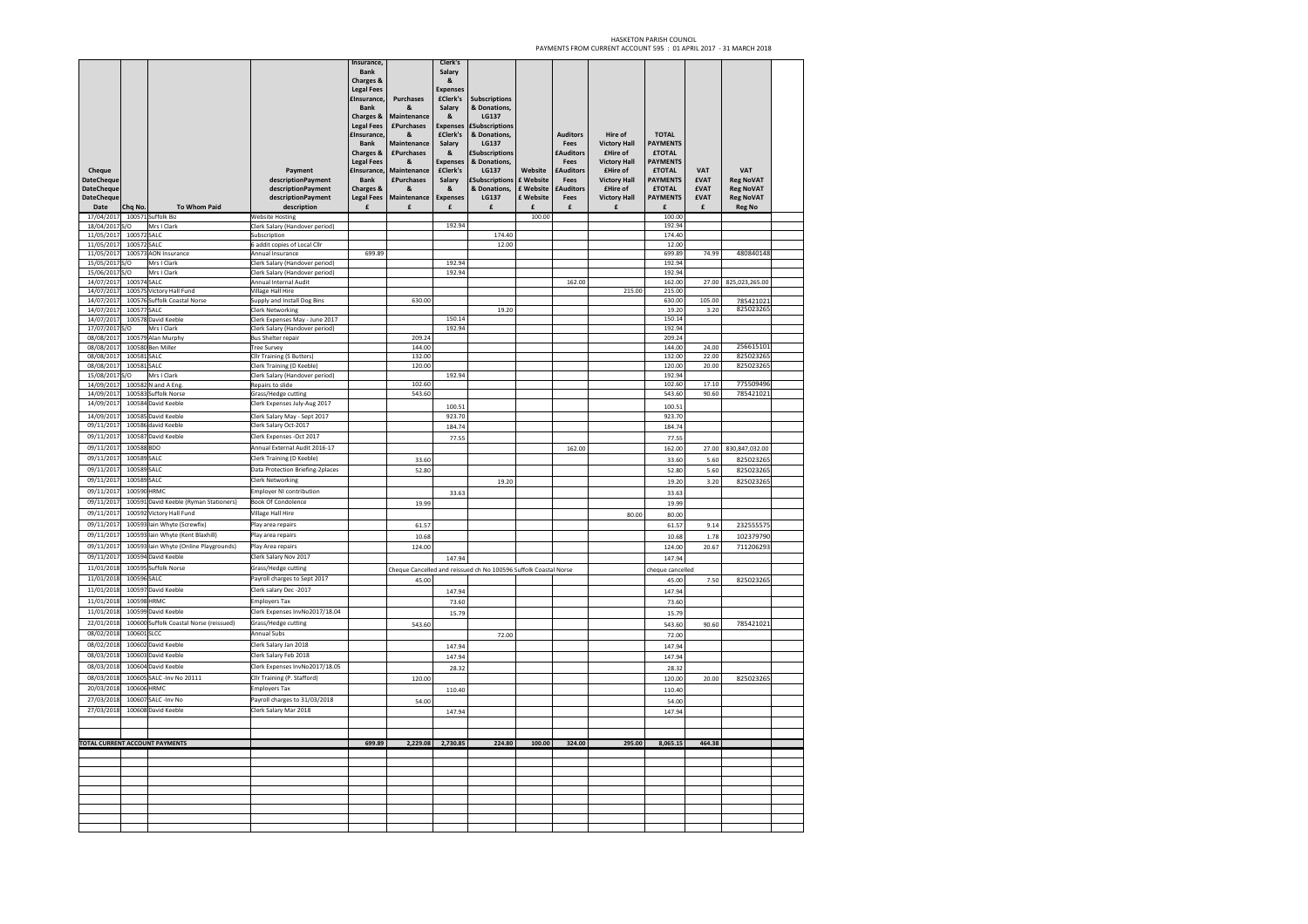# HASKETON PARISH COUNCIL CURRENT BANK ACCOUNT SUMMARY

| Period from 01/04/17 to:                        |            | 31/03/2018 |         |  |  |
|-------------------------------------------------|------------|------------|---------|--|--|
| <b>Opening balance</b>                          | 01/04/2017 |            |         |  |  |
| <b>ADD: Current Account Receipts</b>            |            |            | 7469.50 |  |  |
| <b>LESS: Current Account Payments</b>           | 8,065.15   |            |         |  |  |
| <b>Adjusted Closing Current Account Balance</b> | 2,401.83   |            |         |  |  |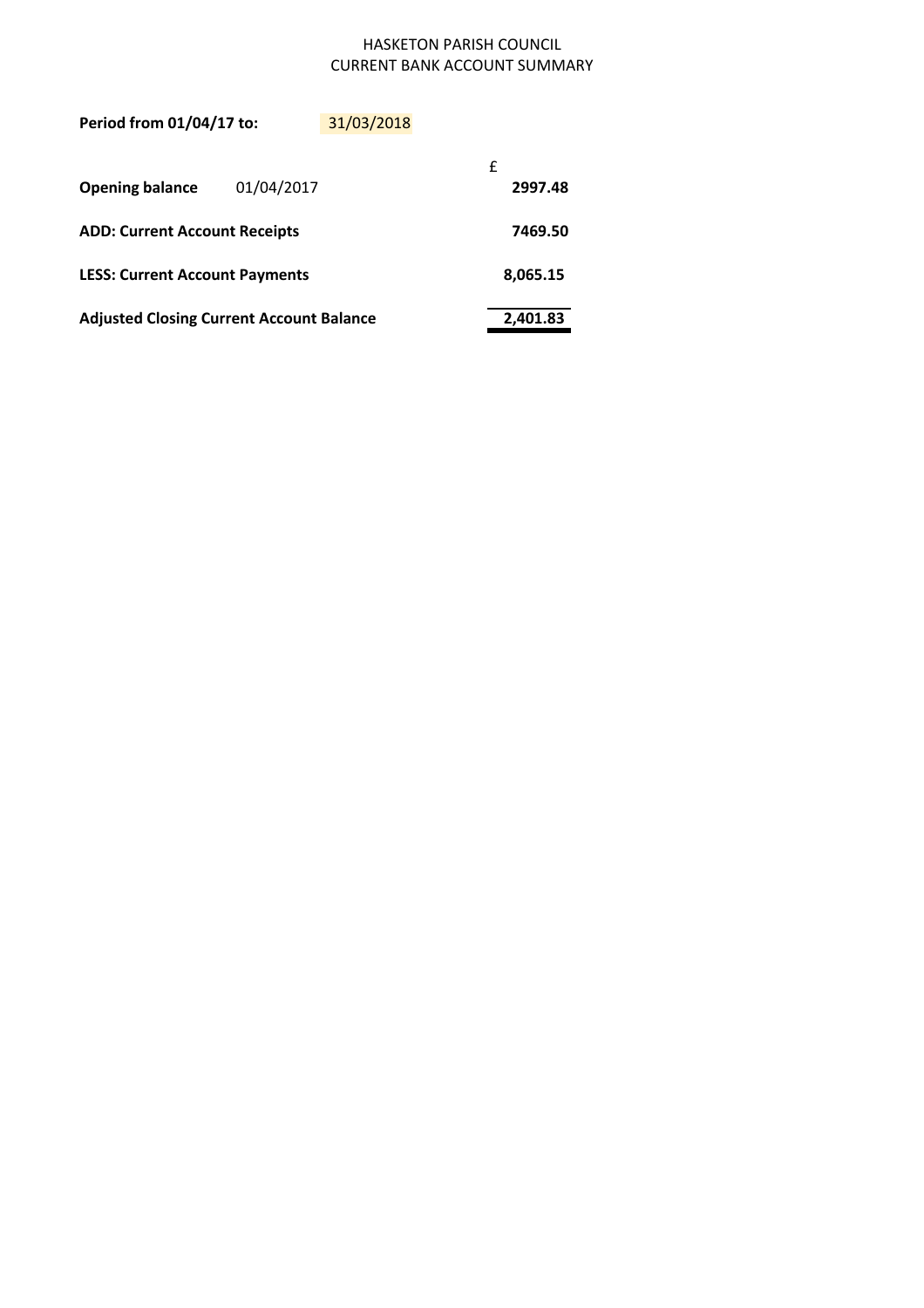## **HASKETON PARISH COUNCIL CURRENT ACCOUNT BANK RECONCILIATION**

44

## **Current account**

| <b>Statement Date</b>   | 31/03/2018 |
|-------------------------|------------|
| <b>Statement Number</b> |            |

|                                      |                                                   | £      |  |  |  |
|--------------------------------------|---------------------------------------------------|--------|--|--|--|
|                                      | Bank balance as per Statement                     |        |  |  |  |
|                                      |                                                   |        |  |  |  |
| LESS:                                | Unpresented cheques/uncleared transfers (list)    | 164.40 |  |  |  |
|                                      | Sub-total unpresented cheques/uncleared transfers | 164.40 |  |  |  |
| ADD:                                 | Deposits not yet credited (list)                  |        |  |  |  |
|                                      | Sub-total uncredited deposits                     | 0.00   |  |  |  |
| <b>Adjusted closing bank balance</b> | 2401.83                                           |        |  |  |  |
| <b>Balance as per Accounts</b>       | 2401.83                                           |        |  |  |  |
| <b>Difference</b>                    |                                                   | 0.00   |  |  |  |